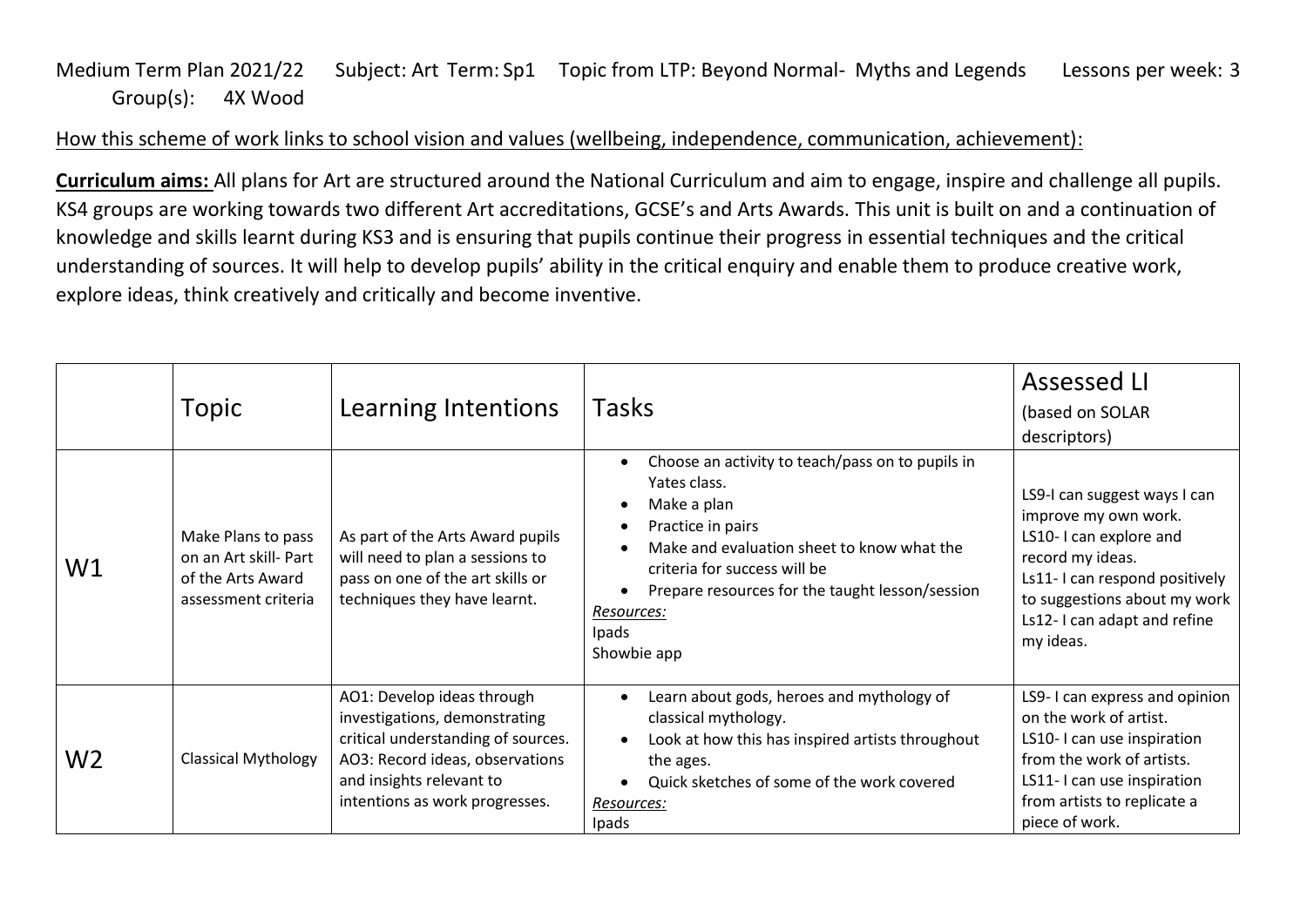|                |                                       | AAB: Part A and C<br>AAE: Part A and C                                                                                                                                                                                                       | Research booklet(Turner, Bacon, Dali, Hambling, Freud,<br>Lowinsky)                                                                                                                                                                                                                                                                                                                                                 | LS12-I can I can use<br>inspiration from artists and<br>adapt and refine my ideas.                                                                                                                                                                                                       |
|----------------|---------------------------------------|----------------------------------------------------------------------------------------------------------------------------------------------------------------------------------------------------------------------------------------------|---------------------------------------------------------------------------------------------------------------------------------------------------------------------------------------------------------------------------------------------------------------------------------------------------------------------------------------------------------------------------------------------------------------------|------------------------------------------------------------------------------------------------------------------------------------------------------------------------------------------------------------------------------------------------------------------------------------------|
| W <sub>3</sub> | Legends and Folk<br><b>Tales</b>      | AO1: Develop ideas through<br>investigations, demonstrating<br>critical understanding of sources.<br>AO3: Record ideas, observations<br>and insights relevant to<br>intentions as work progresses.<br>AAB: Part A and C<br>AAE: Part A and C | Learn about examples of legends and folk tales.<br>How did legends and folk tales inspire artists<br>through the ages.<br>Look at fairy tales (especially focus on Alice in<br>Wonderland)<br>Quick sketches of some of the work covered.<br>Create own interpretation of characters<br>$\bullet$<br>Resources:<br>Ipads<br>Research booklet(Pre-Raphaelites, Burne-Jones, Rego,<br>Jonas, Gauguin, Chagall, Riley) | LS9-I can express and opinion<br>on the work of artist.<br>LS10-I can use inspiration<br>from the work of artists.<br>LS11- I can use inspiration<br>from artists to replicate a<br>piece of work.<br>LS12-I can I can use<br>inspiration from artists and<br>adapt and refine my ideas. |
| W4             | Objects: Spiritual<br>and Ritualistic | AO1: Develop ideas through<br>investigations, demonstrating<br>critical understanding of sources.<br>AO3: Record ideas, observations<br>and insights relevant to<br>intentions as work progresses.<br>AAB: Part A and C<br>AAE: Part A and C | Learn about how artists as well as depicting myths<br>and legends, use ritualistic objects to suggest<br>them.<br>Create own mythological characters<br>Resources:<br>Ipads<br>Research booklet (Beuys, Kapoor, Gallagher)                                                                                                                                                                                          | LS9-I can express and opinion<br>on the work of artist.<br>LS10-I can use inspiration<br>from the work of artists.<br>LS11- I can use inspiration<br>from artists to replicate a<br>piece of work.<br>LS12-I can I can use<br>inspiration from artists and<br>adapt and refine my ideas. |
| W <sub>5</sub> | Evaluation                            | AO1: Develop ideas through<br>investigations, demonstrating<br>critical understanding of sources.<br>AO3: Record ideas, observations<br>and insights relevant to<br>intentions as work progresses.<br>AAB: Part A and C                      | Complete work form previous lesson.<br>Work on presentations of Portfolio<br>Complete evaluation of 'Passing on a skill'                                                                                                                                                                                                                                                                                            | LS9-I can express and opinion<br>on the work of artist.<br>LS10-I can use inspiration<br>from the work of artists.<br>LS11-I can use inspiration<br>from artists to replicate a<br>piece of work.                                                                                        |